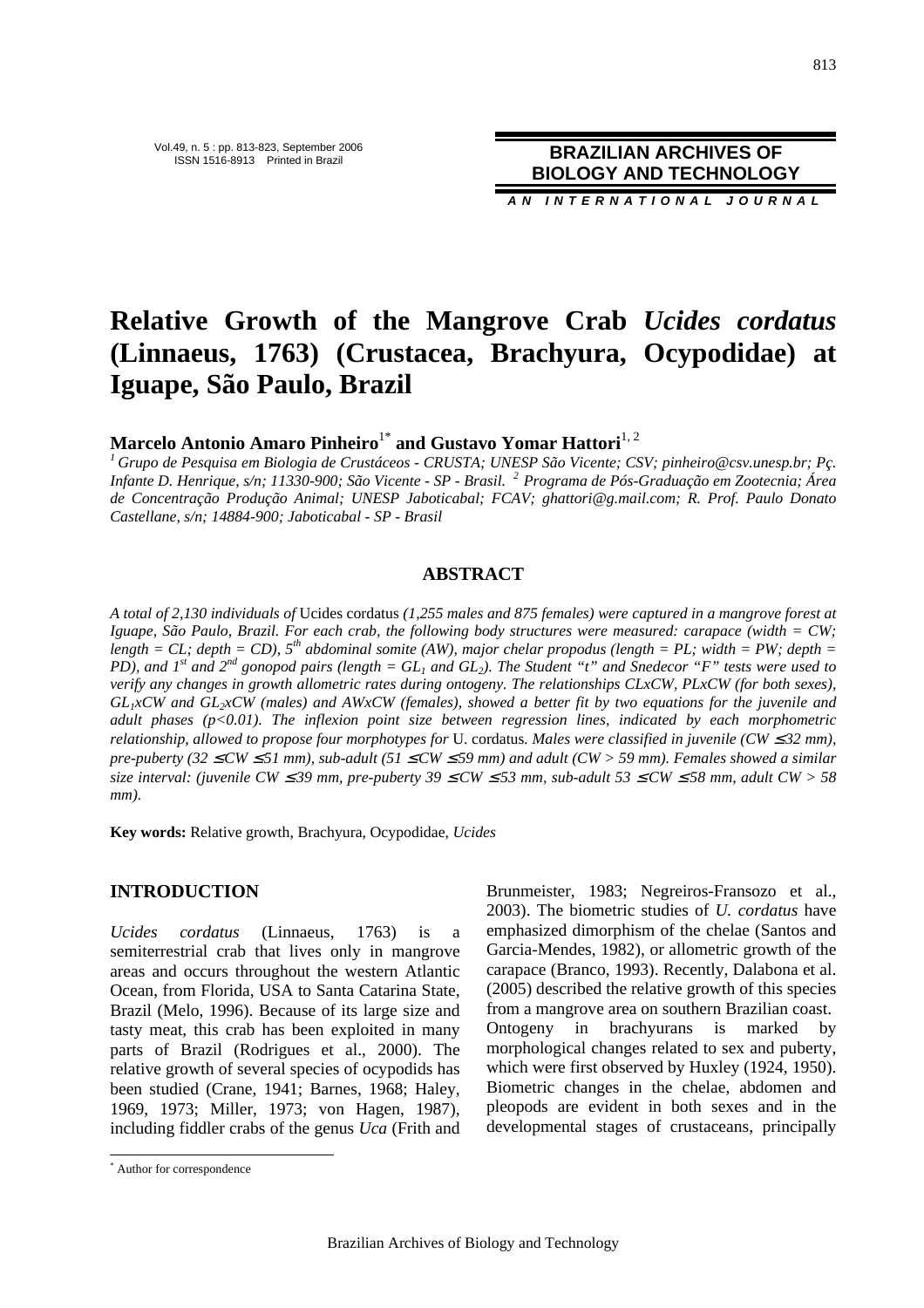during the transition from the immature to the mature stage, when the puberty molt occurs (Hartnoll, 1974, 1982). Analyses of these changes allow mathematical equations to be determined that could be used to convert biometric variables (Pinheiro and Fransozo, 1993), estimate the size at puberty (Pinheiro and Fransozo, 1998), and also to identify brachyuran species (Huber, 1985).

The present study describes the relative growth of *U. cordatus*, analyzing the biometric relationships between the carapace (length and width), the major chelar propodus (length, width and depth) and the abdomen for each sex. For males, the lengths of the first and second pair of gonopods were also analyzed. These data were used to identify possible changes in the allometric growth rates between development phases (juvenile and adult), and to propose a description of the morphotypes, based on the size estimated at the puberty molt.

### **MATERIALS AND METHODS**

Individuals of *U. cordatus* were captured monthly from September 1998 to September 2000, in mangrove forests near Icapara Bar (24°41'S), Iguape, state of São Paulo, Brazil, by digging or trapping. The specimens were kept frozen

separately until the biometric analysis. Each crab was sexed, and then measured with a vernier caliper to the nearest 0.05 mm. The following dimensions were selected for morphometric analysis: carapace ( $CW = width$ ;  $CL = length$ ;  $CD$ )  $=$  depth), abdomen (AW  $=$  width of 5<sup>th</sup> somite), major chelar propodus ( $PL = length$ ;  $PW = width$ ;  $PD =$  depth) and male gonopods (GL<sub>1</sub> and GL<sub>2</sub> = lengths of the  $1<sup>st</sup>$  and  $2<sup>nd</sup>$  pair of gonopods, respectively) (Fig. 1). All the biometric relationships were submitted to regression analyses by a power function  $(y = ax^b)$  (Huxley, 1950) with respect to the variable CW. The biometric relationships were verified by a coefficient of determination  $(R^2)$ , while Snedecor's F test ( $\alpha$  = 0.01) (Sokal and Rolf, 1995) was used to verify the presence of one or two regression lines for the empirical points. All the biometric relationships were submitted to MATURE 1 (Somerton, 1980) or MATURE 2 software (Somerton and MacIntosh, 1983), to identify the inflection point at puberty size.

The allometric growth rate of each developmental phase was established by the "b" value, and considered as isometry ( $b = 1$ ), positive allometric  $(b > 1)$  or negative allometric  $(b < 1)$ . Student "t" test was used to verify the significance of this value related to the unit ( $\alpha = 0.01$ ).



**Figure 1 -** *U. cordatus* (Linnaeus, 1763). Measurements used to analyze relative growth (CW = carapace width;  $CL =$  carapace length;  $CD =$  carapace depth;  $PL =$  chelar propodus length;  $PD =$  propodus depth;  $PW =$  propodus width;  $AW =$  width at fifth abdominal somite, for females;  $GL1 =$  first gonopod pair length;  $GL2 =$  second gonopod pair length).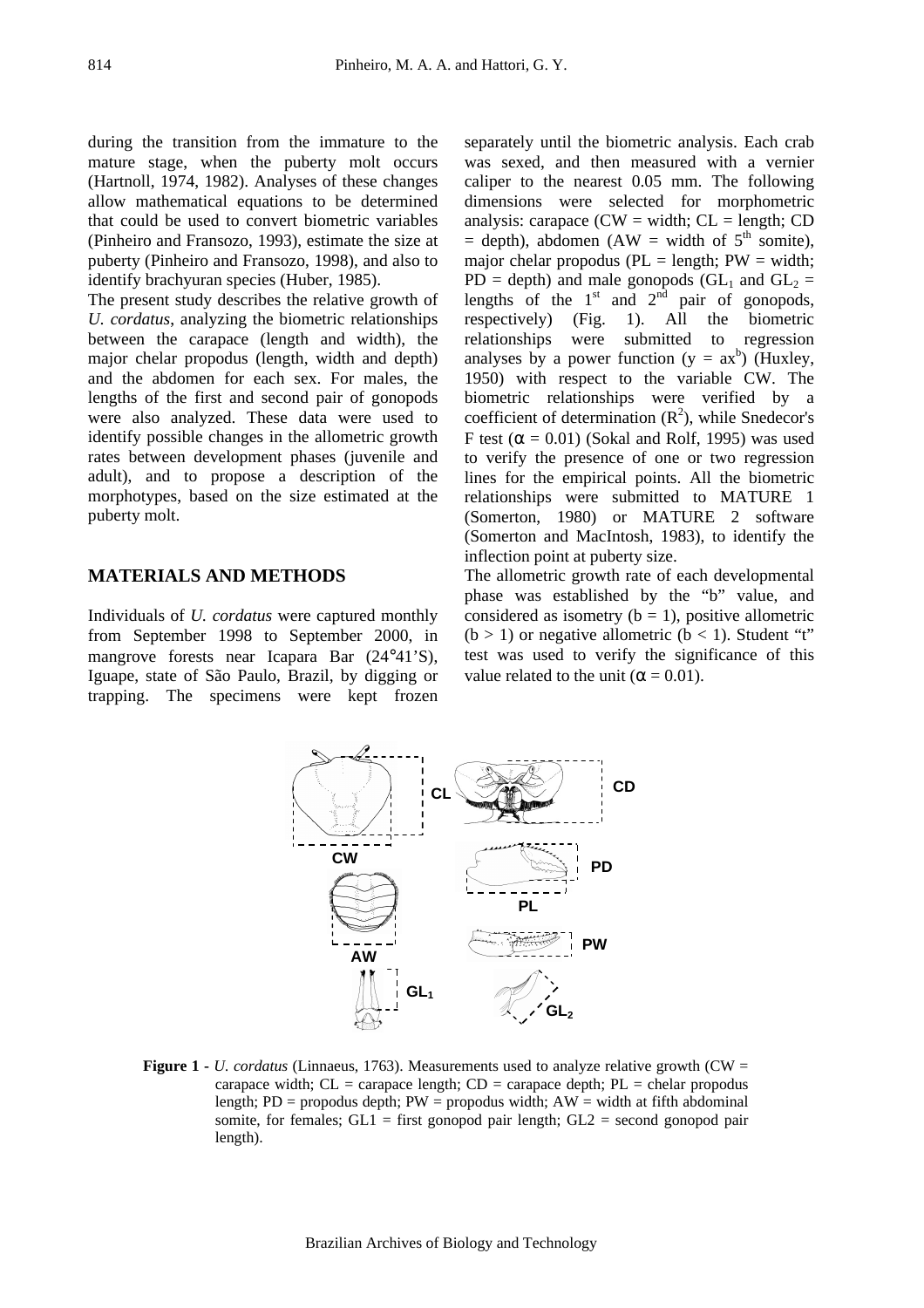The morphometric relationships, which showed allometric growth rate changes according to the MATURE software, had their biometric equation constants submitted to a "t" (z) test (Santos, 1978), to determine if juveniles of each sex could be clustered by a single equation. The same procedure was used for adults.

## **RESULTS**

Table 1 lists all the variables obtained by biometric analyses of 2,130 specimens (1,255 males and 785 females). All the equations calculated for biometric relationships showed a close fit, with the coefficient of determination higher than 0.9 in 67.6% of all cases (Table 2). The CLxCW relationship evidenced negative

allometric growth for both males  $(t = 11.4;$  $p<0.01$ ) and females (t = 2.9;  $p<0.01$ ). Even then, the constant "b" showed a strong tendency toward isometry ( $b_{\text{males}} = 0.95$ ;  $b_{\text{females}} = 0.96$ ). The empirical points of each sex were better fitted by two equations, with changes in allometric rates during ontogeny  $(F_{\text{males}} = 6.9; F_{\text{females}} = 6.6;$  $p<0.01$ ). The comparison of the cut point size between juvenile and adult was similar in the size estimated (CW<sub>males</sub> = 59.1 mm, Fig. 2-A; CW<sub>females</sub>  $= 58.2$  mm; Fig. 2-B). The juveniles of each sex tended toward isometry, but this tendency was statistically significant only for females ( $b_{\text{females}} =$ 0.99;  $t = 0.2$ ;  $p > 0.01$ ). The adults showed negative allometry ( $b_{\text{males}} = 0.89$ ;  $b_{\text{females}} = 0.84$ ; p<0.01), which could be represented by a single equation (p>0.05) (Table 3).

**Table 1 -** *U. cordatus* (Linnaeus, 1763). Summary statistics for the biometric analyses used in the present study (CL  $=$  carapace length; CW  $=$  width; CD  $=$  depth; PL  $=$  major chelar propodus length; PD  $=$  depth, PW  $=$  width; AW  $=$ abdominal width at fifth somite;  $GL_1 = 1^{st}$  gonopod pair length,  $GL_2 = 2^{nd}$  gonopod pair length).

| <b>Dimension</b> | N     | <b>Sex</b> | Min.  | Max.  | Average $\pm$ SD  |
|------------------|-------|------------|-------|-------|-------------------|
|                  | 1,255 | Male       | 16.70 | 83.40 | $51.80 \pm 11.62$ |
| $CW$ (mm)        | 875   | Female     | 14.80 | 78.10 | $47.04 \pm 9.26$  |
|                  | 2,130 | Total      | 14.80 | 83.40 | $49.85 \pm 10.96$ |
|                  | 1,255 | Male       | 13.50 | 61.55 | $38.93 \pm 8.40$  |
| $CL$ (mm)        | 875   | Female     | 11.85 | 57.35 | $36.06 \pm 7.05$  |
|                  | 2,130 | Total      | 11.85 | 61.55 | $37.75 \pm 7.99$  |
| CD (mm)          | 977   | Male       | 12.00 | 52.45 | $32.79 \pm 6.71$  |
|                  | 673   | Female     | 9.75  | 47.70 | $31.44 \pm 6.34$  |
| $PL$ (mm)        | 714   | Male       | 11.35 | 88.50 | $45.06 \pm 14.15$ |
|                  | 660   | Female     | 8.80  | 50.95 | $33.08 \pm 7.72$  |
| PW (mm)          | 670   | Male       | 3.15  | 23.00 | $12.53\pm3.63$    |
|                  | 462   | Female     | 2.25  | 14.70 | $9.49 \pm 2.09$   |
| $PD$ (mm)        | 671   | Male       | 5.80  | 36.90 | $21.81 \pm 5.85$  |
|                  | 463   | Female     | 4.70  | 26.30 | $17.67 \pm 3.74$  |
| AW (mm)          | 1,261 | Male       | 4.90  | 20.60 | $13.58 \pm 1.97$  |
|                  | 862   | Female     | 4.40  | 44.05 | $28.05 \pm 6.68$  |
| $GL_1$ (mm)      | 677   | Male       | 7.60  | 31.85 | $20.99 \pm 4.94$  |
| $GL_2$ (mm)      | 663   | Male       | 1.15  | 4.82  | $3.20 \pm 0.77$   |

The CDxCW relationship did not reveal any change in growth rate during ontogeny. This relationship indicated isometry for females  $(t =$ 0.16; p>0.01) and negative allometry for males (t  $= 15.2$ ; p<0.01).

The points of the PLxCW relationship showed a better fit for two equations in both sexes ( $F_{\text{males}} =$ 

4.9;  $F_{\text{females}} = 11.2$ ; p<0.01), the inflexion point was 51.3 mm for males (Fig. 3-A) and 52.6 mm for females (Fig. 3-B). The sexes differed in the degree of allometry: males showed positive allometric growth ( $b_{\text{adults}} = 1.47$ ), whereas growth in females was isometric  $(b_{adults} = 1.01)$ .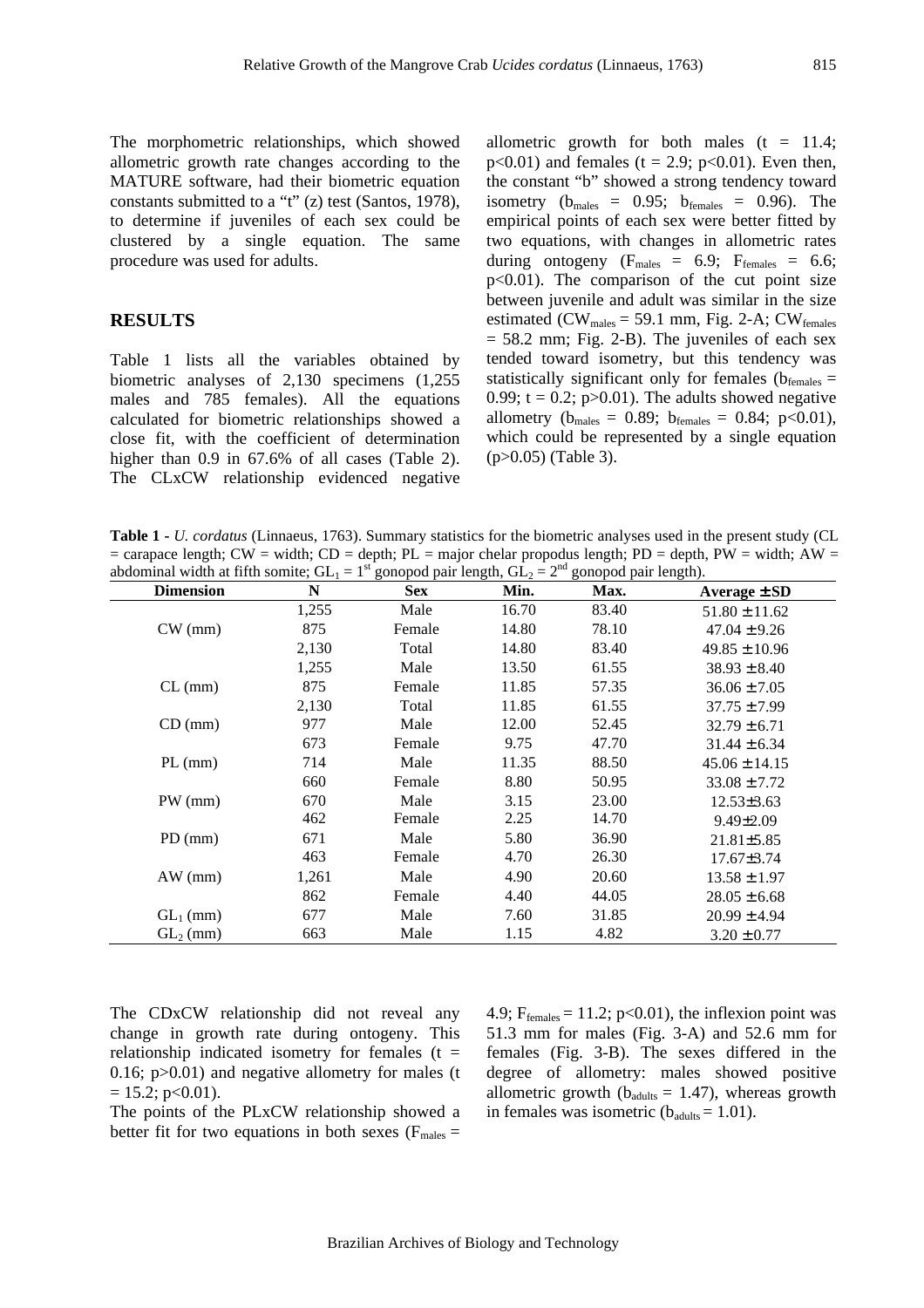**Table 2 -** *U. cordatus* (Linnaeus, 1763). Regression analyses of each morphometric dimension: carapace (CL = length; CW = width; CD = depth), major chelar propodus (PL = length; PD = depth and PW = width), abdomen (AW = abdominal width at fifth somite) and gonopods (GL<sub>1</sub> = 1<sup>st</sup> pair length, GL<sub>2</sub> = 2<sup>nd</sup> pair length) and respective sex phase (YM = young males;  $AM =$  adult males; TM = total of males; YF = young females;  $AF =$  adult females;  $TF = total of females)$  and allometric growth rate (AL = allometric level;  $0 = isometry$ ;  $+$  = allometric positive;  $$ allometric negative).

| Relationship | <b>Sex</b><br><b>Phase</b> | N    | <b>Power function</b><br>$(\mathbf{v} = \mathbf{a}\mathbf{x}^{\mathrm{b}})$ | <b>Linearized equation</b><br>$(\ln v = \ln a + \ln x)$ | $r^2$ | $t(b=1)^{(1)}$ | AL                       | F-test                   | Somerton's Cut point (mm) |
|--------------|----------------------------|------|-----------------------------------------------------------------------------|---------------------------------------------------------|-------|----------------|--------------------------|--------------------------|---------------------------|
|              | YM                         | 902  | $CL = 0.869CW^{0.964}$                                                      | $lnCL = -0.1405 + 0.964lnCW$                            | 0.96  | $5.90*$        |                          |                          |                           |
| <b>CLxCW</b> | MA                         | 353  | $CL=1.17CW^{0.892}$                                                         | $lnCL = 0.156 + 0.892lnCW$                              | 0.82  | 14.80 *        | $\overline{a}$           | $6.89*$                  | 59.1                      |
|              | MT                         | 1255 | $CL=0.9064CW^{0.953}$                                                       | $lnCL = -0.0983 + 0.953lnCW$                            | 0.98  | $11.40*$       | $\overline{\phantom{a}}$ |                          |                           |
|              | YF                         | 749  | $CL=0.772CW^{0.999}$                                                        | $lnCL = -0.259 + 0.999lnCW$                             | 0.97  | $0.21$ ns      | $\mathbf{0}$             |                          |                           |
|              | $\rm AF$                   | 126  | $CL=1.505CW^{0.835}$                                                        | $lnCL = 0.4088 + 0.835lnCW$                             | 0.66  | $3.05*$        | $\sim$ $\sim$            | $6.62*$                  | 58.2                      |
|              | TF                         | 875  | $CL = 0.8106 CW^{0.985}$                                                    | $lnCL = -0.2099 + 0.985 lnCW$                           | 0.98  | $2.90*$        | $\overline{\phantom{a}}$ |                          |                           |
|              | $AM+AF$                    | 479  | $CL=1.3371CW^{0.861}$                                                       | $lnCL = 0.291 + 0861lnCW$                               | 080   | $10.2*$        | $\overline{\phantom{a}}$ | $\overline{\phantom{a}}$ | $\overline{\phantom{a}}$  |
| <b>CDxCW</b> | TF                         | 673  | $CD = 0.666 CW^{0.999}$                                                     | $lnCD = -0.4061 + 0.999lnCW$                            | 0.97  | $0.16$ ns      | $\boldsymbol{0}$         | 3.24 ns                  | $\overline{\phantom{a}}$  |
|              | МT                         | 977  | $CD = 0.878CW^{0.917}$                                                      | $lnCD = -0.1304 + 0.917lnCW$                            | 0.97  | $15.21 *$      | $\overline{\phantom{a}}$ | $1.62$ ns                | $\overline{\phantom{a}}$  |
|              | YM                         | 386  | PL=0.199CW <sup>1.37</sup>                                                  | $lnPL = -1.62 + 1.37lnCW$                               | 0.98  | 24.20 *        | $+$                      |                          |                           |
|              | AM                         | 328  | $PL=0.134CW^{1.47}$                                                         | $lnPL = -2.0095 + 1.47lnCW$                             | 0.91  | $18.70*$       | $+ +$                    | $4.89*$                  | 51.3                      |
|              | MT                         | 714  | $PL=0.171CW^{1.41}$                                                         | $lnPL = -1.77 + 1.41lnCW$                               | 0.95  | 49.80 *        | $++$                     |                          |                           |
| <b>PLxCW</b> | YF                         | 508  | $PL=0.312CW^{1.22}$                                                         | $lnPL = -1.16 + 1.22lnCW$                               | 0.93  | 14.80 *        | $^{+}$                   |                          |                           |
|              | AF                         | 152  | PL=0.702CW <sup>1.012</sup>                                                 | $lnPL = -0.354 + 1.012lnCW$                             | 0.73  | $0.25$ ns      | $\boldsymbol{0}$         | $11.16*$                 | 52.6                      |
|              | TF                         | 660  | $PL=0.360CW^{1.18}$                                                         | $lnPL = -1.022 + 1.18 lnCW$                             | 0.96  | $18.90*$       | $^{+}$                   |                          |                           |
|              | YM                         | 555  | $PW=0.0626CW^{1.34}$                                                        | $lnPW=2.77+1.34lnCW$                                    | 0.95  | $25.23*$       | $+$                      |                          | 63.8                      |
|              | AM                         | 115  | PW=0.3284CW0.94                                                             | $lnPW=1.11+0.94lnCW$                                    | 0.65  | $0.89$ ns      | $\boldsymbol{0}$         | 23.99 *                  |                           |
|              | MT                         | 670  | $PW=0.0748CW^{1.29}$                                                        | $lnPW=2.59+1.29lnCW$                                    | 0.96  | 28.81 *        | $^{+}$                   |                          |                           |
| PWxCW        | YF                         | 326  | PW=0.0953CW <sup>1.20</sup>                                                 | $lnPW=2.35+1.20lnCW$                                    | 0.91  | $9.53*$        | $+$                      |                          | 51.4                      |
|              | AF                         | 136  | PW=0.2969CW0.91                                                             | $lnPW=1.21+0.91lnCW$                                    | 0.63  | $1.56$ ns      | 0                        | $17.38*$                 |                           |
|              | TF                         | 462  | PW=0.129CW <sup>1.11</sup>                                                  | $lnPW=2.05+1.11lnCW$                                    | 0.94  | $8.51*$        | $\boldsymbol{+}$         |                          |                           |
|              | $AM+AF$                    | 251  | $PW=0.0123CW^{1.70}$                                                        | $lnPW=-4.40+1.70lnCW$                                   | 0.89  | $3.58*$        | $++$                     |                          |                           |
|              | YM                         | 556  | $PD=0.157CW^{1.25}$                                                         | $lnPD=1.85+1.25lnCW$                                    | 0.95  | $22.80*$       | $^{+}$                   |                          | 64.0                      |
|              | AM                         | 115  | PD=0.4643CW $^{0.99}$                                                       | $lnPD=0.77+0.99lnCW$                                    | 0.70  | $0.28$ ns      | 0                        | $16.18*$                 |                           |
| <b>PDxCW</b> | MT                         | 671  | PD=0.1802CW <sup>1.21</sup>                                                 | $lnPD=1.71+1.21lnCW$                                    | 0.97  | 25.37 *        | $\! + \!\!\!\!$          |                          |                           |
|              | YF                         | 324  | $PD=0.1892CW^{1.18}$                                                        | $lnPD=1.67+1.18lnCW$                                    | 0.91  | $8.71*$        | $+$                      |                          | 51.5                      |
|              | AF                         | 139  | PD=0.5897CW0.89                                                             | $lnPD=0.53+0.89lnCW$                                    | 0.71  | $2.28*$        | $\overline{\phantom{a}}$ | $19.17*$                 |                           |
|              | TF                         | 463  | $PD=0.2545CW^{1.10}$                                                        | $lnPD=1.37+1.10lnCW$                                    | 0.95  | $7.99*$        | $\! +$                   |                          |                           |
| AWxCW        | MT                         | 1261 | $AW=0.399CW^{0.876}$                                                        | $lnAW = -0.918 + 0.876lnCW$                             | 0.97  | $28.60*$       | $\sim$ $\sim$            | $0.53$ ns                |                           |
|              | YF                         | 163  | $AW=0.0325CW^{1.79}$                                                        | $lnAW = -3.43 + 1.79lnCW$                               | 0.91  | $17.80*$       | $++ +$                   |                          |                           |
|              | $\rm AF$                   | 699  | AW=0.4075CW $1.101$                                                         | $lnAW = -0.898 + 1.101lnCW$                             | 0.93  | $8.64*$        | $\! +$                   | 229.77 *                 | 39.1                      |
|              | TF                         | 862  | AW=0.2007CW <sup>1.28</sup>                                                 | $lnAW = -1.606 + 1.28lnCW$                              | 0.93  | $24.3 *$       | $+$                      |                          |                           |
| $GL_1$ xCW   | YM                         | 21   | $GL_1=0.0728CW^{1.49}$                                                      | $ln GL_1 = -2.62 + 1.49 ln CW$                          | 0.79  | $2.80*$        | $++ +$                   |                          |                           |
|              | AM                         | 656  | $GL_1=0.489CW^{0.949}$                                                      | $ln GL_1 = -0.717 + 0.949 ln CW$                        | 0.98  | $9.37 *$       |                          | 40.96 *                  | 31.9                      |
|              | MT                         | 677  | $GL_1=0.451CW^{0.969}$                                                      | $ln GL_1 = -0.796 + 0.969 ln CW$                        | 0.98  | $5.59*$        | $\overline{\phantom{a}}$ |                          |                           |
| $GL_2XCW$    | YM                         | 315  | $GL_2=0.0322CW^{1.18}$                                                      | $ln GL_2 = -3.44 + 1.18 ln CW$                          | 0.85  | $5.90*$        | $^{+}$                   |                          |                           |
|              | AM                         | 348  | $GL_2=0.148CW^{0.786}$                                                      | $ln GL_2 = -1.91 + 0.786 ln CW$                         | 0.79  | $14.80*$       | $\sim$ $\sim$            | 59.57 *                  | 50.7                      |
|              | MT                         | 663  | $GL_2=0.0626CW^{0.995}$                                                     | $ln GL_2 = -2.77 + 0.995 ln CW$                         | 0.93  | 11.40 ns       | 0                        |                          |                           |

<sup>(1)</sup> t-test H<sub>0</sub> =  $\beta$  = 1; \* = p<0.01; ns = p>0.01.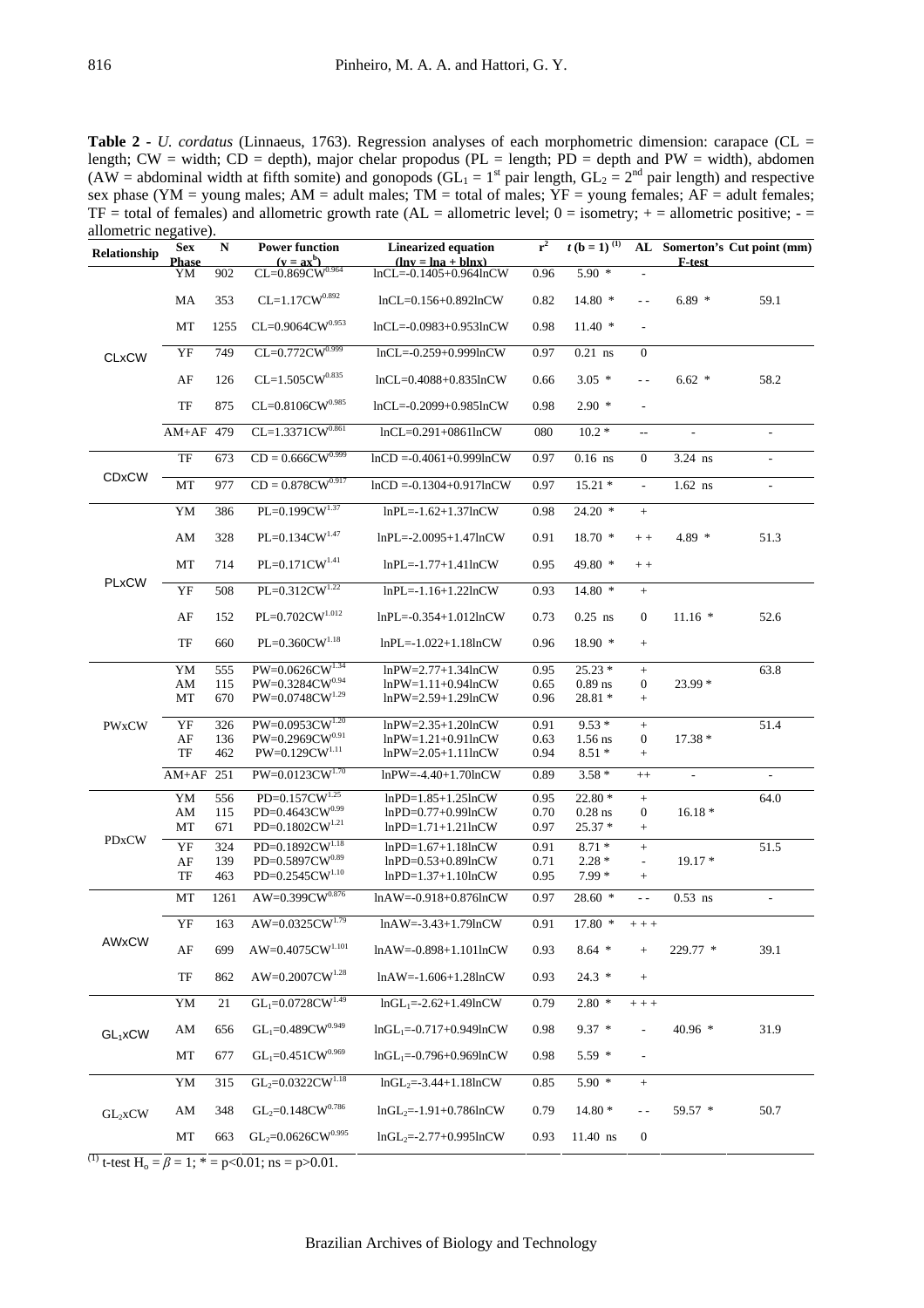

**Figure 2 -** *U. cordatus* (Linnaeus, 1763). Regression analysis of carapace length (CL) against carapace width (CW) for males (A) and females (B).

**Table 3 -** *U. cordatus* (Linnaeus, 1763). Results of Student's "t" test analyses for relative growth equation constants ("a" and "b") for males (YM = young males; AM = adult males; TM = total of males) and females (YF = young females;  $AF =$  adult females;  $TF =$  total of females) for morphometric dimension: carapace (CL = length; CW = width; CD = depth), major chelar propodus (PL = length; PD = depth and PW = width) and abdomen (AW = abdominal width at fifth somite).

|              | <b>Sex</b>             | ${\bf N}$ | $\mathbf{a}$ | $\mathbf b$ | <b>CW</b> average | <b>Student t-test</b> |                     |  |
|--------------|------------------------|-----------|--------------|-------------|-------------------|-----------------------|---------------------|--|
| Relationship | phase                  |           |              |             | (mm)              | t angle "b"           | t linear "a"        |  |
|              | YM                     | 902       | $-0.1405$    | 0.964       | 46.11             | $4.64*$               | $2.14$ ns           |  |
| <b>CLxCW</b> | AF                     | 749       | $-0.259$     | 0.999       | 44.38             |                       |                     |  |
|              | AM                     | 353       | 0.156        | 0.892       | 66.33             | $1.11$ ns             | $1.46$ ns           |  |
|              | AF                     | 126       | 0.4088       | 0.835       | 62.89             |                       |                     |  |
| <b>CDxCW</b> | TM                     | 977       | $-0.1304$    | 0.917       | 51.84             | $12.89*$              | $4.26*$             |  |
|              | AF                     | 673       | $-0.4061$    | 0.999       | 47.37             |                       |                     |  |
|              | YM                     | 386       | $-1.62$      | 1.37        | 42.85             | $8.26*$               | $4.17*$             |  |
| <b>PLxCW</b> | AF                     | 508       | $-1.16$      | 1.22        | 42.35             |                       |                     |  |
|              | AM                     | 328       | $-2.0095$    | 1.47        | 60.91             | $8.61*$               | $6.33*$             |  |
|              | AF                     | 152       | $-0.354$     | 1.012       | 59.16             |                       |                     |  |
|              | YM                     | 555       | 2.77         | 1.34        | 48.19             | $20.41*$              | $9.44*$             |  |
| <b>PWxCW</b> | AF                     | 326       | 2.35         | 1.2         | 42.33             |                       |                     |  |
|              | $\mathbf{A}\mathbf{M}$ | 115       | 1.11         | 0.94        | 70.55             | 1.496 ns              | $0.945~\mathrm{ns}$ |  |
|              | AF                     | 136       | 1.21         | 0.91        | 58.83             |                       |                     |  |
|              | YM                     | 556       | 1.85         | 1.25        | 48.34             | $6.51*$               | $2.69$ ns           |  |
| <b>PDxCW</b> | AF                     | 324       | 1.67         | 1.18        | 42.51             |                       |                     |  |
|              | AM                     | 115       | 0.77         | 0.99        | 70.27             | $3.31*$               | $1.54*$             |  |
|              | AF                     | 139       | 0.53         | 0.89        | 58.78             |                       |                     |  |
|              | TM                     | 1,261     | $-0.918$     | 0.876       | 51.72             | 72.46 *               | $44.21*$            |  |
| <b>AWxCW</b> | $\rm AF$               | 163       | $-3.43$      | 1.79        | 34.90             |                       |                     |  |
|              | TM                     | 1,261     | $-0.918$     | 0.876       | 51.72             | 45.84 *               | $0.469$ ns          |  |
|              | AF                     | 699       | $-0.898$     | 1.101       | 49.84             |                       |                     |  |

 $\overline{e} = p \le 0.01$ ; ns = p $> 0.01$ .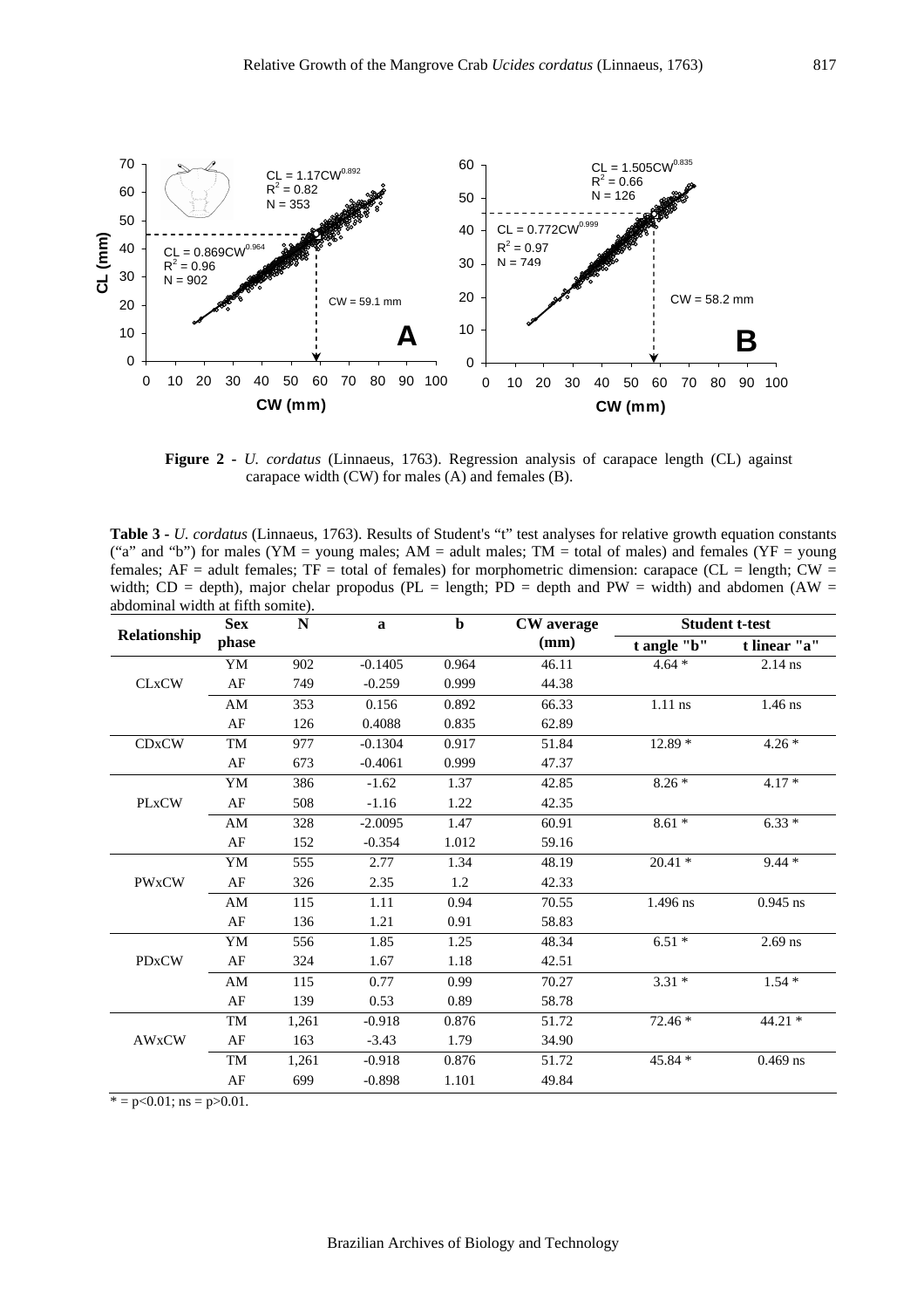

**Figure 3 -** *U. cordatus* (Linnaeus, 1763). Regression analysis of chelar propodus length (PL) against carapace width (CW) for males (A) and females (B).



**Figure 4 -** *U. cordatus* (Linnaeus, 1763). Regression analysis of fifth abdominal width (AW) against carapace width (CW) for juvenile females ( $N = 163$ ) and adults ( $N = 699$ ).

The PWxCW relationship for both sexes was represented by two equations,  $(F_{\text{males}} = 23.99; F_{\text{females}})$  $= 17.38$ ; p<0.01), with the cut points at 63.8 mm (males) and 51.4 mm (females). The degree of allometry did not differ between the sexes; it was positive allometric for juveniles ( $b_{\text{males}} = 1.34$ ;  $b_{\text{females}} = 1.20$ ) and isometric in adults ( $b_{\text{males}} = 0.94$ ;  $b_{\text{females}} = 0.91$ . The adult phase could be clustered and represented by one equation (p>0.05) (Table 3). For both sexes, the PDxCW relationship was best expressed by two equations ( $F_{\text{males}} = 16.2$ ;  $F_{\text{females}} =$ 

19.2;  $p<0.01$ ), with differences in the degree of allometry between the developmental phases. In juveniles, growth was positive allometric, more strongly in males ( $b_{\text{males}} = 1.25$ ;  $b_{\text{females}} = 1.18$ ), but showing a different growth pattern in the adult phase. Isometry was verified for males  $(b = 0.99)$ and negative allometry for females ( $b = 0.89$ ). In no phase of development, the biometric variable of this relationship could be clustered  $(p<0.05)$ .

The AWxCW relationship for males showed negative allometric growth ( $b = 0.88$ ), best fitted by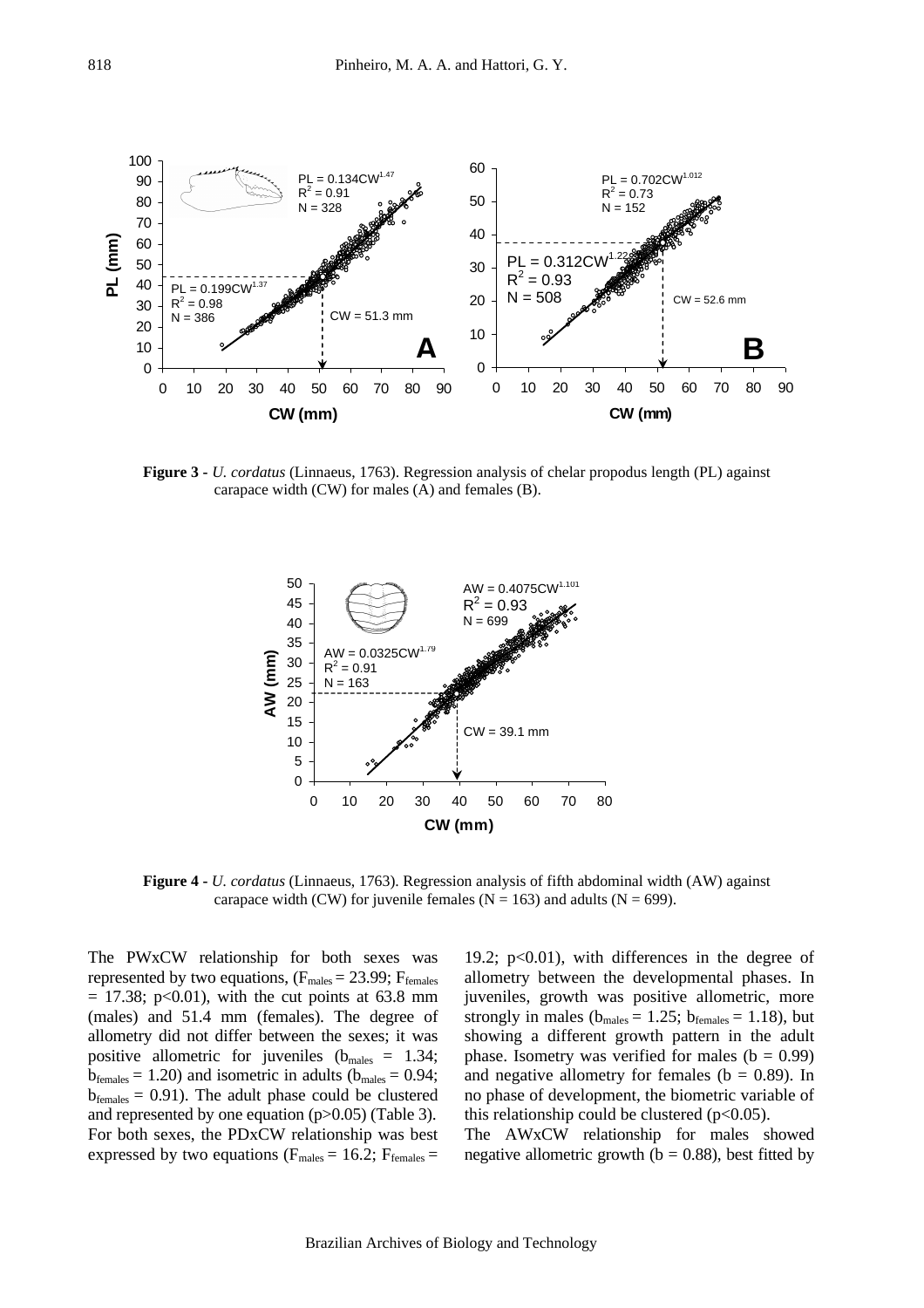a single regression line  $(F = 0.53; p > 0.01)$ . Contrariwise, females showed positive allometry and could be represented by two lines (F=229.8; p<0.01), with the inflexion point at 39.1mm (Fig. 4). The  $GL_1xCW$  was best fitted by two regression lines (F = 40.9; p<0.01) and was characterized by positive allometric growth in the juvenile phase (b  $= 1.49$ ) and negative allometry in adults (b  $= 0.95$ ), with the cut point at 31.9 mm. The same pattern occurred for the  $GL_2xCW$  relationship (F = 59.6; p<0.01), with the inflexion point 58.9% higher than estimated by the  $GL_1xCW$  (50.7 mm). The inflexion point sizes obtained for all the morphometric relationships allowed us to propose four morphotypes for each sex. Males were classified in juvenile ( $CW \leq 32$  mm), pre-puberty  $(32 \leq CW \leq 51$  mm), sub-adult  $(51 \leq CW \leq 59$ mm) and adult ( $CW > 59$  mm), with a similar division for females (juvenile  $CW \leq 39$  mm, prepuberty 39  $\leq$  CW  $\leq$  53 mm, sub-adult 53  $\leq$  CW  $\leq$ 58 mm, and adult  $CW > 58$  mm).

## **DISCUSSION**

In the studies on relative growth, Hartnoll (1974, 1978, 1982) observed that morphometric variables related to the carapace were characterized by isometry, which was represented by some authors as an interval of  $0.9 \le b \le 1.1$  (Kuris et al., 1987; Pinheiro and Fransozo, 1993). However, the use of statistical tests invalidated the hypothesis of isometric growth for this biometric relationship in certain species (Finney and Abele, 1981; Davidson and Marsden, 1987). This growth pattern was demonstrated by Barnes (1968) in biometric analyses of the ocypodids *Macrophthalmus* spp., and it was also observed in the present study.

In many of the brachyurans that have been studied, the carapace relationships did not indicate a change in growth pattern during ontogeny. This body structure has not been used to estimate the size at morphological maturity (Somerton, 1980; Somerton and MacIntosh, 1983; Pinheiro and Fransozo, 1998). However, Aguilar and Spina (1988) observed for females of the callapid *Mursia gaudichaudi* (H. Milne Edwards, 1837), a synchrony between the size at onset of sexual maturity and the inflexion point size obtained by CLxCW. A similar synchrony was not seen in *U. cordatus*, since the size at gonadal maturity was lower than indicated by the CLxCW relationship

 $(CW_{males} = 51$  mm and  $CW_{females} = 43$  mm, according to Hattori and Pinheiro, submitted). The greater increment of CW size from 59 mm might be associated with the increase in the size of the gill chamber in the adult phase. A similar fact was observed by Gifford (1962) for *Cardisoma guanhumi* (Latreille, 1825), permitting characterization of three morphotypes for this species. The CLxCW relationship could be used as an important character to propose morphotypes, since the juveniles' growth was different between the sexes and the adult phase could be represented by a single equation (Table 3). Branco (1993) recorded isometric growth in *U. cordatus* using a linear function ( $y = a + bx$ ), similar observed by other authors (Botelho et al., 1999; Ivo et al., 1999; Vasconcelos et al., 1999). However, these authors did not subject this biometric relationship data to statistical analyses that could recognize differences in allometric growth between the developmental phases. Dalabona et al. (2005) studied this biometric relationship for this species, but were not observed a difference in growth rates during the ontogeny. This pattern was registered by these authors, probably due to the reduced number of individuals used in their biometric regression analyses.

There are few published studies of the morphometric relationships between gonopod size and the carapace, particularly in regard to the  $2<sup>nd</sup>$ gonopod pair. The two gonopod pairs of *U. cordatus* showed a growth type similar to "A" described by Somerton (1980), with a distinct cut point between juvenile and adult phases. The same pattern was observed by Haley (1969) for *Ocypode quadrata* (Fabricius, 1787) and the xanthids *Eriphia smithi* MacLeay 1838 and *E. gonagra*  (Fabricius, 1781), studied by Vaninni and Gherardi (1988) and Góes and Fransozo (1997), respectively.

Hartnoll (1965) and Flores and Negreiros-Fransozo (1999) also observed a low growth rate of the  $1<sup>st</sup>$  gonopod pair after puberty in grapsid crabs. This slow growth could be a reproductive advantage, because males could copulate with females of a wide range of sizes, improving their reproductive output (Hartnoll, 1974). Male brachyurans use this abdominal appendix as a copulatory organ, this structure protects the  $2<sup>nd</sup>$ gonopod pair, which is smaller and poorly calcified, and it is incapable by itself of executing the mating (Pinheiro and Fransozo, 1999). Males showed the  $1<sup>st</sup>$  gonopod pair size at the same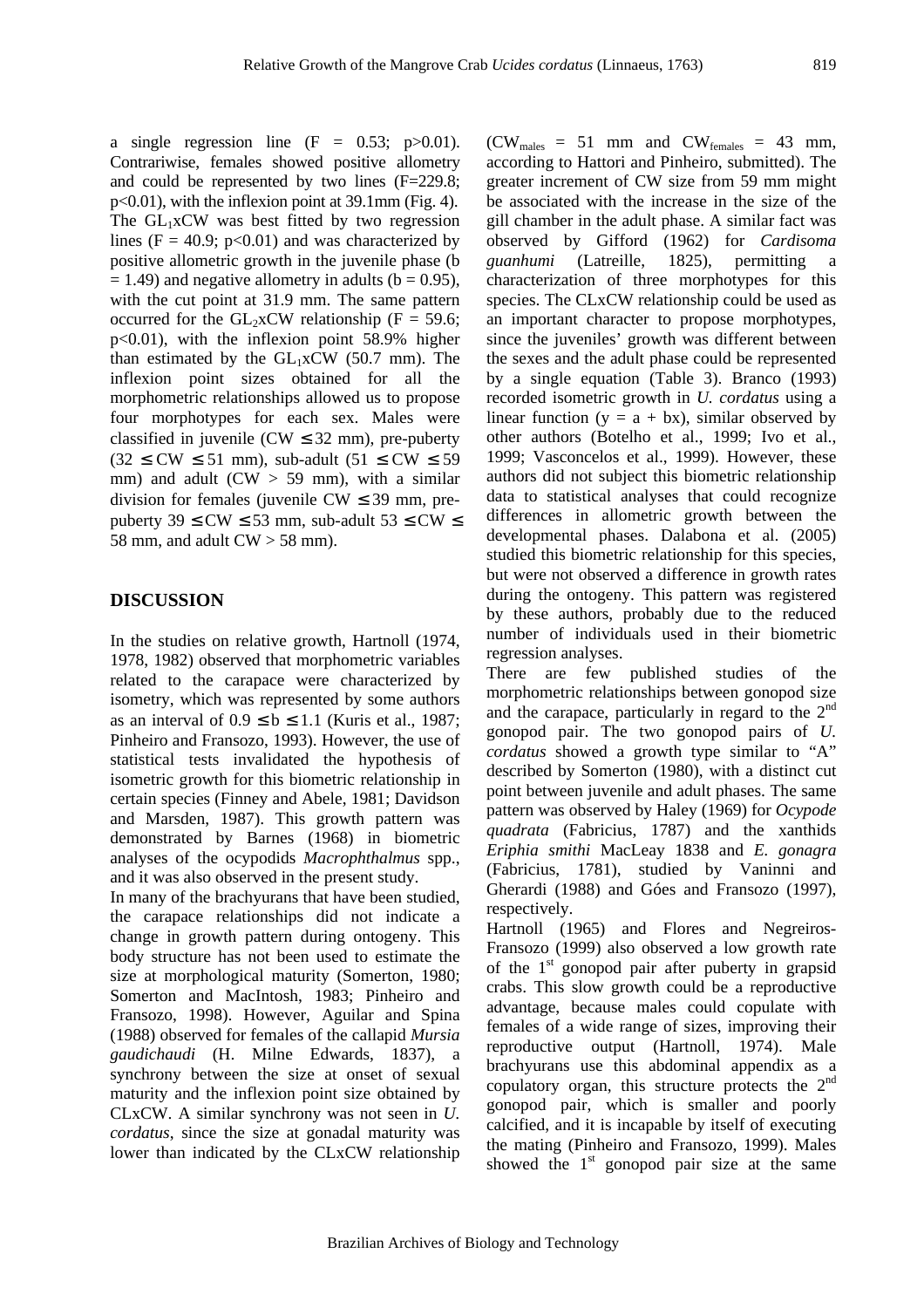proportion of adults with 31.9 mm CW, but they required other characters such as a larger chela and mature gonads for mating success (Góes et al., 2000). Haley (1969) observed a coincidence between the allometric changes in the  $1<sup>st</sup>$  gonopod pair and the size at gonadal maturity for males of *Ocypode quadrata*. However, in *U. cordatus* the  $2<sup>nd</sup>$  gonopod pair showed a better association with gonadal maturation. The inflection point size obtained (50.7 mm) was near that estimated by male gonadal maturity, according to Hattori and Pinheiro (submitted).

The PLxCW relationship for both sexes was similar to the "A" growth type described by Somerton (1980), with a 7.3% increase in the male's chelar propodus length from 51.3 mm CW.

The same growth pattern was observed for the other males' chelar variable; however, the chelae length was more evident, similar to data for the portunid *Arenaeus cribrarius*, analyzed by Pinheiro and Fransozo (1993) and *U. cordatus* by Dalabona et al. (2005). According to Dalabona et al. (2005), the major and minor males chelae show a different pattern in allometric growth rates. The major chela had the same allometry rates throughout the ontogeny, which was observed in the present study. However, the minor chela of *U. cordatus* males studied by those authors, showed a positive allometry in juveniles and isometry in adults, this difference in allometric growth rates became the heterochely in males more evident.

**Table 4 -** *U. cordatus* (Linnaeus, 1763). Description of morphotypes for each sex, based on the morphometric analyses  $(CW = \text{carspace width}).$ 

| <b>Sex</b>    | <b>Developmental</b><br><b>Phase</b> | CW intervals (mm)      | <b>Description</b>                                                                                                                                                                                                                                 |  |  |
|---------------|--------------------------------------|------------------------|----------------------------------------------------------------------------------------------------------------------------------------------------------------------------------------------------------------------------------------------------|--|--|
| MALE          | Juvenile                             | $X^* \leq CW \leq 32$  | It is possible to identify the sex, but the gonopods, chelae and<br>carapace show a different growth rate from the adult phase.                                                                                                                    |  |  |
|               | Pre-puberty                          | $32 \leq$ CW $\leq 51$ | The 1st gonopod pair shows a modification in growth rates<br>from 32 mm (1.47 $\rightarrow$ 0.95), while the 2nd pair is still growing<br>at a positive allometric rate. The major propodus chela has not<br>attained the size of the adult phase. |  |  |
|               | Sub-adult                            | $51 \leq CW \leq 59$   | The 2nd gonopod pair shows a change in growth rate, from 51<br>mm (1.18 $\rightarrow$ 0.79), coincident with the high growth rate of the<br>major propodus chela.                                                                                  |  |  |
|               | Adult                                | CW > 59                | The carapace is modified by the change in growth rate from 59<br>mm (0.96 $\rightarrow$ 0.89). No important modification in body<br>proportions occurs.                                                                                            |  |  |
| <b>FEMALE</b> | Juvenile                             | $X^* \leq CW \leq 39$  | It is possible to identify the sex. The abdomen, chela and<br>carapace still show a different growth rate from the adult<br>phase.                                                                                                                 |  |  |
|               | Pre-puberty                          | $39 \leq$ CW $\leq 53$ | Particularly the fifth abdominal somite shows a reduction in<br>growth rate, from 39 mm (1.79 $\rightarrow$ 1.10). The propodus chela<br>still has not reached the adult proportions.                                                              |  |  |
|               | Sub-adults                           | $53 \leq CW \leq 58$   | The growth rate of the propodus chela slows from 53 mm<br>$(1.22 \rightarrow 1.01)$ ; even so the carapace has not reached the adult<br>size.                                                                                                      |  |  |
|               | Adults<br>$\cdots$                   | CW > 58                | The carapace growth rate slows from 58 mm (0.99 $\rightarrow$ 0.84).<br>No changes in body structure are observed.                                                                                                                                 |  |  |

\*Size at which species shows sexual dimorphism is unknown

The high rate of chelae growth in brachyuran males makes the reproductive behavioral display efficient, because they use it to manipulate the females during mating (Hartnoll, 1969; Hazlett, 1975; Pinheiro and Fransozo, 1999). Jivoff (1997a, b) studied the reproductive behavior of *Callinectes sapidus*, and showed that larger-sized males with large chelae had an advantage in partner selection.

This assumes great importance for semiterrestrial and terrestrial crabs, where visual and tactile stimuli are most important for couple formation (Hartnoll, 1969; Pinheiro and Fransozo, 1999; Góes et al., 2000). According to Góes et al. (2000), during the mating period, the male of *U. cordatus* uses the major chela to strike another male's carapace when they fight over a female.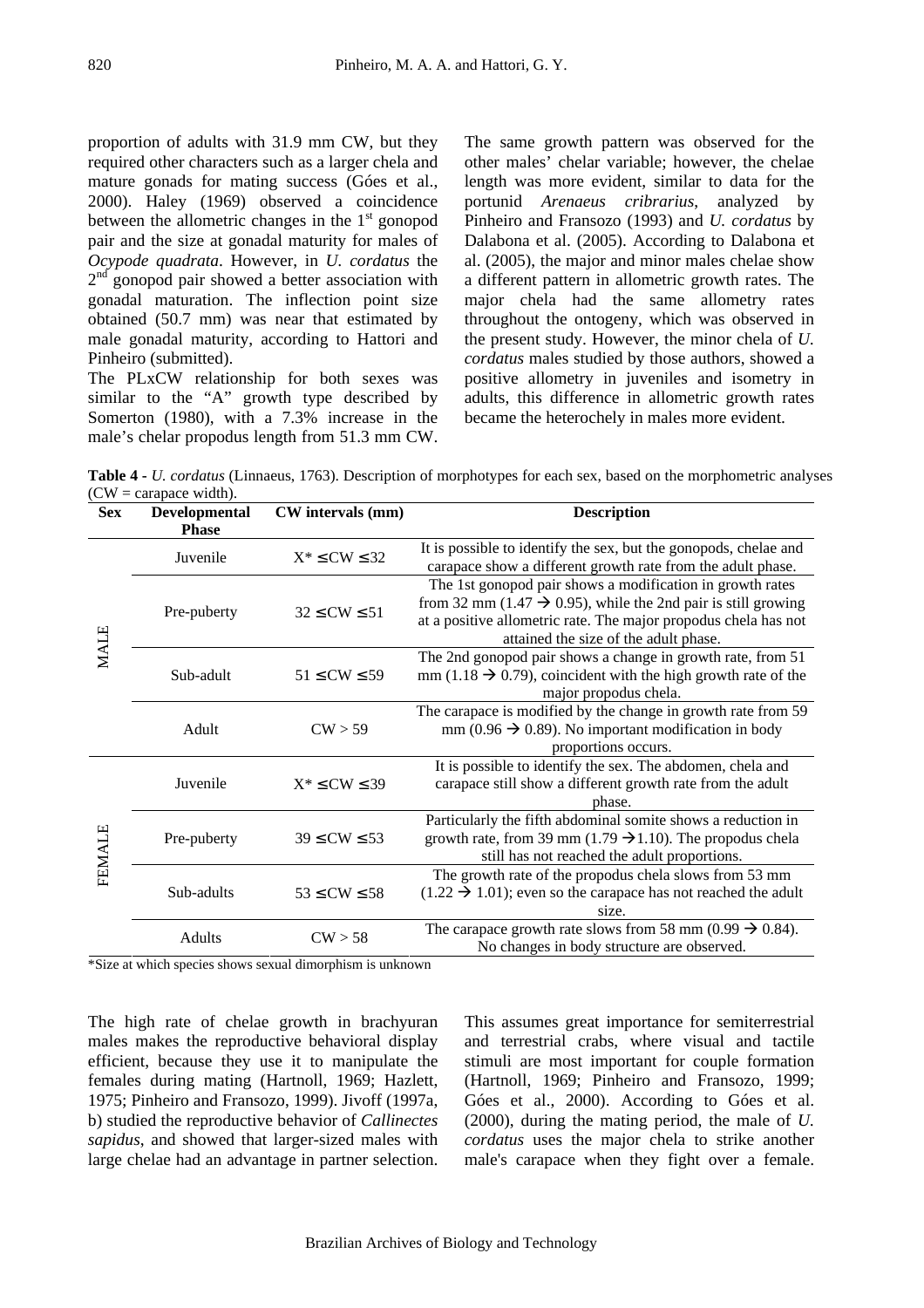Another hypothesis is of sex recognition by the males' chelae size, because females showed 17% reduction of chelae growth rates at 52.6 mm CW, whereas the inverse occurred in males of similar size.

In brachyurans, the relative growth of the abdomen has been used only to estimate the females' size at puberty, because certain somites showed striking modification in growth and morphology during ontogeny (Huxley and Richards, 1931), whereas similar changes were not observed in males (Hartnoll, 1974). Development of this female body structure serves to bring them to an efficient size and shape to carry and protect the incubating eggs (Simons, 1981). In males, the abdomen is only used as a support structure for the pleopods, with a copulatory function (Pinheiro and Fransozo, 1993).

All the biometric relationships for *U. cordatus* characterized by two regression lines allowed us to distinguish four morphotypes in this species: juvenile, pre-puberty, sub-adults and adults. In Table 4 describes each one in detail. The relative growth was helpful to establishe the morphological maturity of this species. This information could be useful in future studies, for instance projects related to management of this mangrove crab.

#### **ACKNOWLEDGEMENTS**

We thank FAPESP to providing financial support for the Uçá Project (#1998/6055-0), and CAPES for fellowship to the second author. Thanks are also due to Biologist Ana G. Fiscarelli for the illustrations and her assistance in fieldwork, and to Biologist Maristela D. Baveloni and other members of CRUSTA (Research Group in Crustacean Biology) for their help in fieldwork and laboratory analyses.

#### **RESUMO**

Um total de 2,130 indivíduos de *U. cordatus* (1,255 machos e 875 fêmeas) foi coletado em Iguape (SP), Brasil. Cada exemplar foi submetido à biometria das seguintes estruturas: cefalotórax (largura = CW; comprimento = CL; altura = CD), quinto somito abdominal (AW), própodo quelar (comprimento = PL; espessura = PW; altura = PD), e  $1^{\degree}$  e  $2^{\degree}$  par de gonopódios (comprimento =  $GL_1$  e  $GL_2$ ). O teste "t"

Student e "F" de Snedecor foram utilizados para identificar diferenças no grau de alometria e alterações ontogenéticas na taxa de crescimento, respectivamente. As relações CLxCW, PLxCW (ambos os sexos),  $GL_1xCW$  e  $GL_2xCW$  (machos) e AWxCW (fêmeas), apresentaram ajuste por duas equações representando a fase jovem e adulta  $(p<0.01)$ . A determinação dos tamanhos indicados pelas relações morfométricas permitiu a divisão de cada sexo em quatro morfotipos. Os machos foram classificados como jovens (CW≤32mm), pré-púberes (32≤CW≤51mm), subadultos (51≤CW≤59mm) e adultos (CW>59mm), com tamanho similar ao dos morfotipos das fêmeas (jovens CW≤39mm; pré-púberes 39≤CW≤53mm; sub-adultas 53≤CW≤58mm; adultas CW>58mm).

### **REFERENCES**

- Aguilar, A. T. and Espina, P. A. (1988), Observaciones biologicas sobre *Mursia gaudichaudi* (H. Milne Edwards, 1837) capturada en Valparaíso, Chile (Decapoda, Brachyura, Calappidae). *Cienc. Tec. Mar*, **12**, 33-59.
- Barnes, R. S. K. (1968), Relative carapace and chela proportions in some ocypodid crabs (Brachyura, Ocypodidae). *Crustaceana*, **14**,131-136.
- Botelho, E. R. O.; Dias, A. F. and Ivo, C. T. C. (1999), Estudo sobre a biologia do caranguejo Uca, *Ucides cordatus cordatus* (Linnaeus, 1763), capturado nos estuários dos Rios Formoso (Rio Formoso) e Ilhetas (Tamandaré), no Estado de Pernambuco. *Bol. Tec. Cient. CEPENE*, **7**: (1), 117-145.
- Branco, J. O. (1993), Aspectos bioecológicos do caranguejo *Ucides cordatus* (Linnaeus, 1763) (Crustacea, Decapoda) do manguezal do Itacorubi, Santa Catarina, Brasil. *Arq. Biol. Tecnol.*, **36**: (1), 133-148.
- Crane, J. (1941), On the growth and ecology of brachyuran crabs of the genus *Ocypode*. *Zoologica*, **26**, 297-310.
- Dalabona, G.; Silva, J. L. and Pinheiro, M. A. A. (2005), Size at morphological maturity of Ucides cordatus (Linnaeus, 1753) (Brachyura, Ocypodidae) in the Laranjeiras Bay, Southern Brazil. *Braz. Arch. Biol. Tech.*, **48**: (1), 139-145.
- Davidson, R. J. and Marsden, I. D. (1987), Size relationships and relative growth of the New Zealand swimming crab *Ovalipes catharus* (White, 1843). *J. Crust. Biol.*, **7**: (2), 308-317.
- Finney, W. C. and Abele, L. G. (1981), Allometric variation and sexual maturity in the obligate coral commensal *Trapezia ferruginea* Latreille (Decapoda, Xanthidae). *Crustaceana*, **41**: (2), 113-130.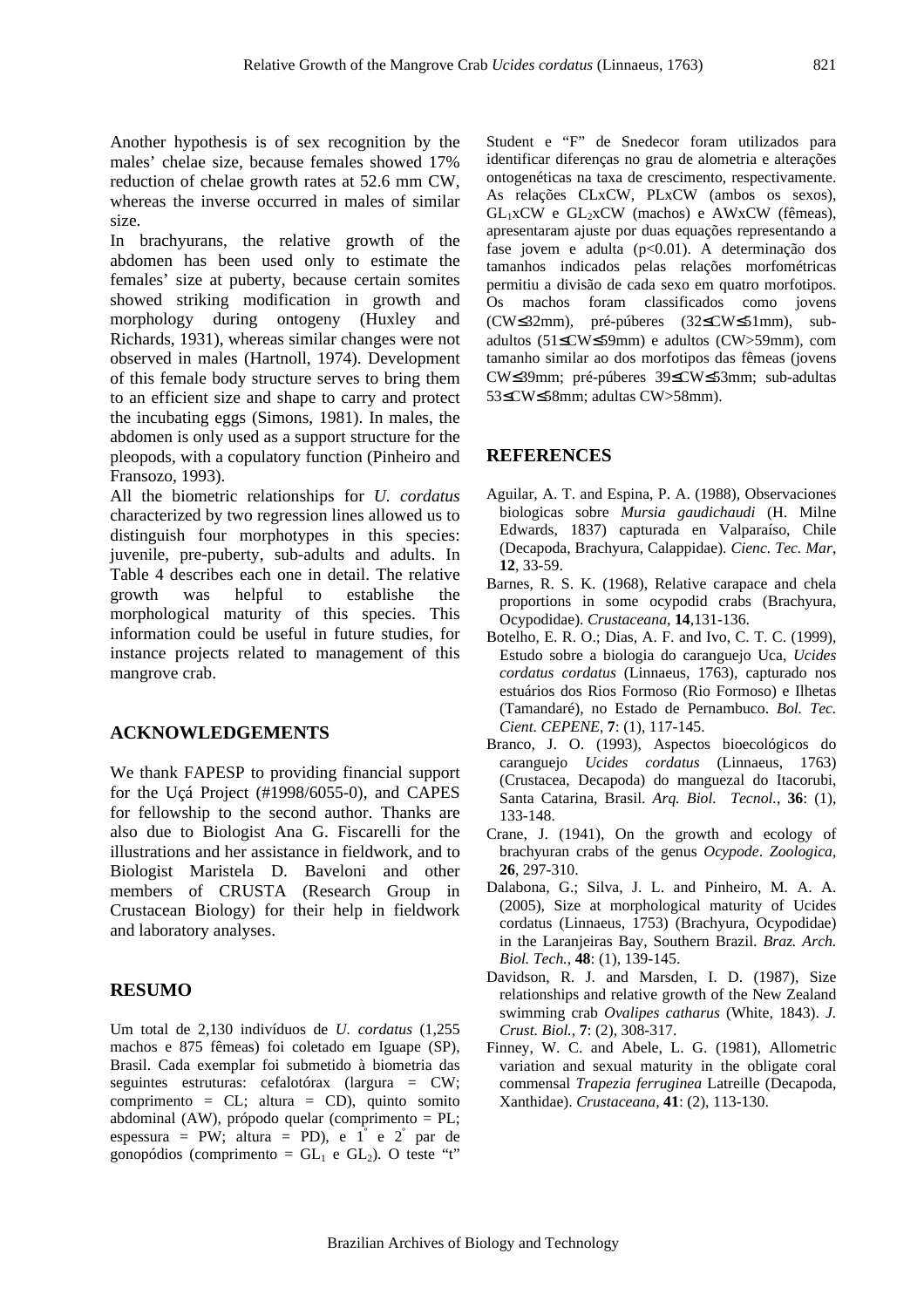- Flores, A. A. V. and Negreiros-Fransozo, M. L. (1999), Allometry of the secondary sexual characters of the shore crab *Pachygrapsus transversus* (Gibbes, 1850) (Brachyura, Grapsidae). *Crustaceana*, **72**: (9), 1051- 1066.
- Frith, D. W. and Brunenmeister, S. (1983), Fiddler crab (Ocypodidae: genus *Uca*) size, allometry and male major chela handedness and morphism on a Thailand mangrove shore. *Phuket mar. Biol. Cent. Res. Bull.*, **29**, 1-16.
- Gifford, C. (1962), Some observation on the general biology of the land crab, *Cardisoma guanhumi*  (Latreille) in South Florida. *Biol. Bull.*, **123**, 207-223.
- Góes, J. M. and Fransozo, A. (1997), Relative growth of *Eriphia gonagra* (Fabricius, 1781) (Crustacea, Decapoda, Xantidae) in Ubatuba, State of São Paulo, Brazil. *Nauplius*, **5**: (2), 85-98.
- Góes, P.; Sampaio, F. D. F.; Carmo, T. M. S.; Toso, G. C. and Leal, M. S. (2000), Comportamento e período reprodutivos do caranguejo do mangue *Ucides cordatus*. Anais do quinto Simpósio de Ecossistemas Brasileiros, *Conservação.* Universidade Federal Espírito Santo, Vitória, Brazil. **v. 2**. pp. 335-348.
- Hagen, H. O. von (1987), Allometric growth in two populations of *Uca tangeri* from the Guadalquivir estuary (Andalusia). *Invest. Pesq.*, **51**: (1), 443-452.
- Haley, S. R. (1969), Relative growth and sexual maturity of the Texas ghost crab, *Ocypode quadrata*  (Fabr.) (Brachyura, Ocypodidae). *Crustaceana*, **17**: (3), 285-297.
- Haley, S. R. (1973), On the use of morphometric data as a guide to reproductive maturity in the ghost crab, *Ocypode cerotophthalmus* (Pallas) (Brachyura, Ocypodidae). *Pac. Sci.*, **27**: (4), 350-362
- Hartnoll, R. G. (1965), Notes on the marine grapsid crabs of Jamaica. *Proc. Linn. Soc. London*, **176**: (2),113-147.
- Hartnoll, R. G. (1969), Mating in Brachyura. *Crustaceana*, **16**, 161-181.
- Hartnoll, R. G. (1974), Variation in growth pattern between some secondary sexual characters in crabs (Decapoda, Brachyura). *Crustaceana*, **27**(2), 131- 136.
- Hartnoll, R. G. (1978), The determination of relative growth in Crustacea. *Crustaceana*, **34**(3), 281-293.
- Hartnoll, R. G. (1982), Growth. In: Abele, L. G. (Ed.). *The Biology of Crustacea*, *Embryology*, *Morphology and Genetics*. New York: Academic Press. pp. 111-196.
- Hattori, G. Y. and Pinheiro, M. A. A. (Submitted), Sexual maturity of the mangrove crab *Ucides cordatus* (Linnaeus, 1763) (Crustacea, Brachyura, Ocypodidae) at Iguape, São Paulo, Brazil. *Fish. Bull.*
- Hazlett, B. A. (1975), Ethological analyses of reproductive behavior in marine Crustacea. In: European Marine Biology Symposium, Sorrento (Naples), 8., Italy. *Annals…* Italy. pp. 1-19.
- Huber, M. E. (1985), Allometric growth of the carapace in *Trapezia* (Brachyura, Xanthidae). *J. Crust. Biol.*, **5**: (1), 79-83.
- Huxley, J. S. (1924), The variation in the width of the abdomen in immature fiddler crabs considered in relation to its relative growth rate. *Am. Nat.*, **58**, 468-475.
- Huxley, J. S. (1950), Relative growth and transformation. *Proc. R. Soc. London (B)*, **137**, 465-469.
- Huxley, J. S. and Richards, O. W. (1931), Relative growth of the abdomen and the carapace of the shorecrab *Carcinus maenas*. *J. Mar. Biol. Ass. U. K.*, **17**: (3), 1001-1015.
- Ivo, C. T. C.; Dias, A. F. and Mota, R. I. (1999), Estudo sobre a biologia do caranguejo-uçá *Ucides cordatus cordatus*, (Linnaeus, 1763), capturado no Delta do Rio Parnaíba, Estado do Piauí. *Bol. Tec. Cient. CEPENE*, **7**: (1), 53-84.
- Jivoff, P. (1997a), Sexual competition among male blue crab, *Callinectes sapidus*. *Biol. Bull.*, **193**, 368-380.
- Jivoff, P. (1997b), The relative roles of predation and sperm competition on the duration of the postcopulatory association between the sexes in the blue crab, *Callinectes sapidus*. *Behav. Ecol. Sociobiol.*, **40**, 175-185.
- Kuris, A. M.; Ra'anan, Z.; Sagi, A. and Cohen, D. (1987), Morphotypic differentiation of male Malaysian giant prawns, *Macrobrachium rosenbergii*. *J. Crust. Biol.*, **7**: (2), 219-237.
- Melo, G. A. S. (1996), Manual de Identificação dos Brachyura (caranguejos e siris) do Litoral Brasileiro, 1st ed. São Paulo, Plêiade/FAPESP.
- Miller, D. C. (1973), Growth in *Uca*. 1. Ontogeny of asymmetry in *Uca pugilator* (Bosc) (Decapoda, Ocypodidae). *Crustaceana*, **24**, 119-131.
- Negreiros-Fransozo, M. L.; Colpo, K. D. and Costa, T. M. (2003), Allometric growth in the fiddler crab *Uca thayeri* (Brachyura, Ocypodidae) from a subtropical mangrove. *J. Crust. Biol.*, **23**: (2), 273-279.
- Pinheiro, M. A. A. and Fransozo, A. (1993). Relative growth of the speckled swimming crab *Arenaeus cribrarius* (Lamarck, 1818) (Brachyura, Portunidae), near Ubatuba, State of São Paulo, Brazil. *Crustaceana*, **65**: (3), 377-389.
- Pinheiro, M. A. A. and Fransozo, A. (1998), Sexual maturity of the speckled swimming crab *Arenaeus cribrarius* (Lamarck, 1818) (Decapoda, Brachyura, Portunidae) in the Ubatuba littoral, São Paulo State, Brazil. *Crustaceana*, **71**: (4), 434-452.
- Pinheiro, M. A. A. and Fransozo, A. (1999), Reproductive behavior of the swimming crab *Arenaeus cribrarius* (Lamarck, 1818) (Crustacea, Brachyura, Portunidae) in captivity. *Bull. Mar. Sci.*, **64**: (2), 243-253.